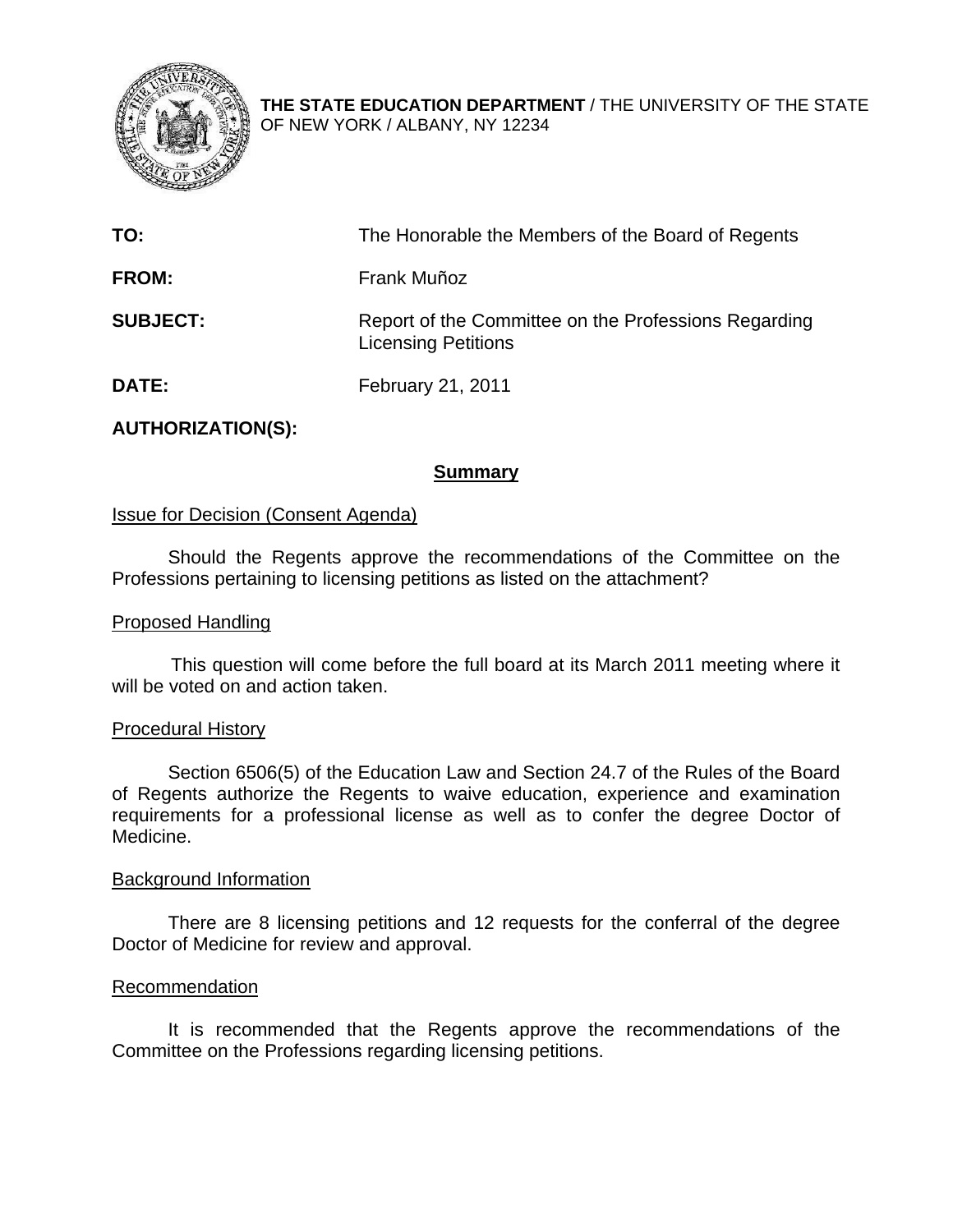# Timetable for Implementation

Approval of the Committee on the Professions' recommendations will be effective March 8, 2011.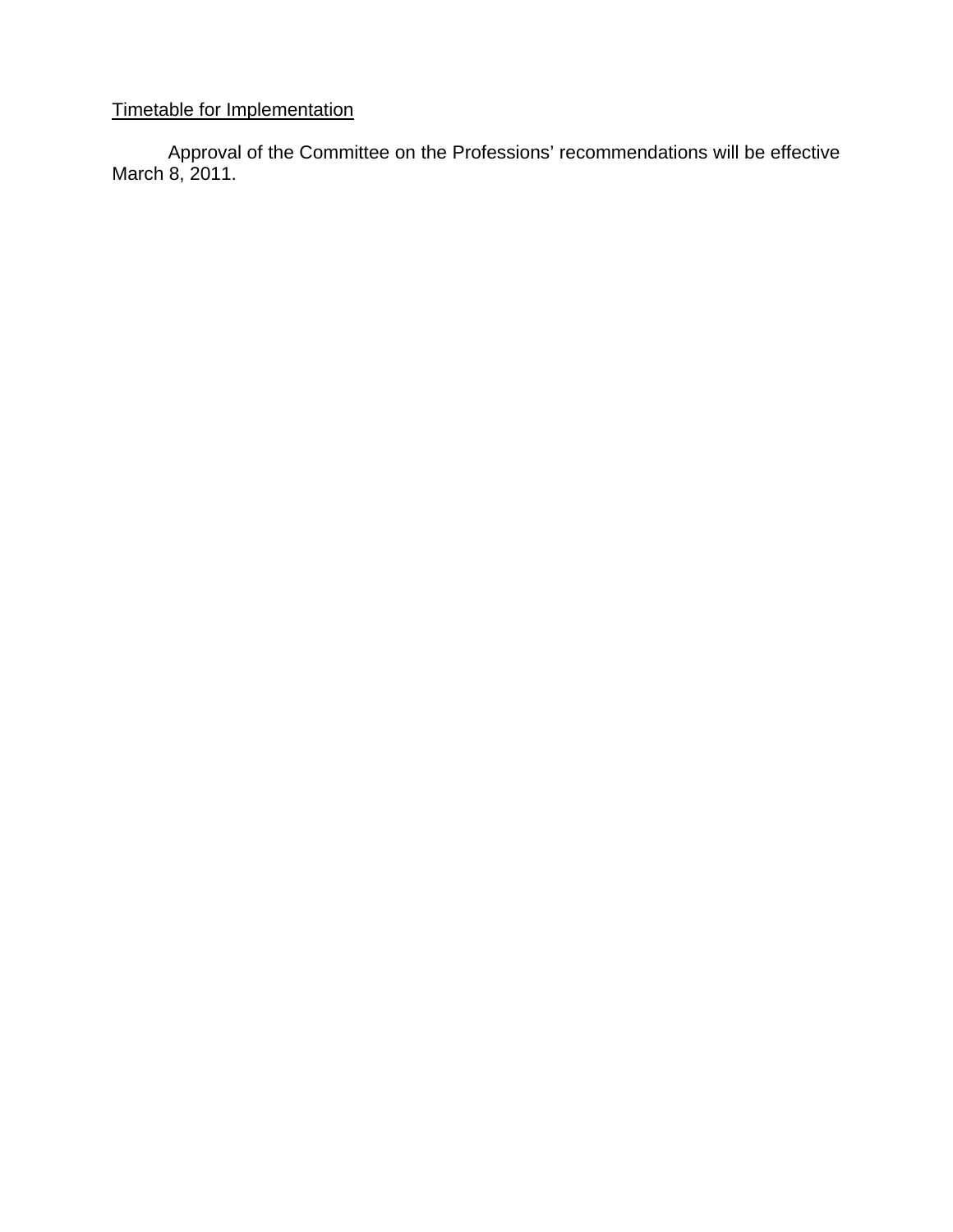#### Cases Presented to Board of Regents on: March 8, 2011 **SUMMARY REPORT** EDUCATION EXAMINATION **PROFESSION** Pre-Professional Professional Post- Graduate Proficiency Licensing Experience Confer Degree Doctor of Medicine Three-Year Limited License Certified Public Accountancy 11-01-07 11-02-07 Dentistry | 11-02-50 | 11-02-50 | | | | | 11-03-59 **Medicine** 11-16-60\* 11-16-60\* 11-16-60\* 11-21-60C to 11-32-60C Speech-Language Pathology 11-01-58 Veterinary Medicine 11-04-74 11-05-74 OTHER: \*Endorsement of medical license from Egypt. **Total for fiscal year to date:** 246 **Total for calendar year to date:** 53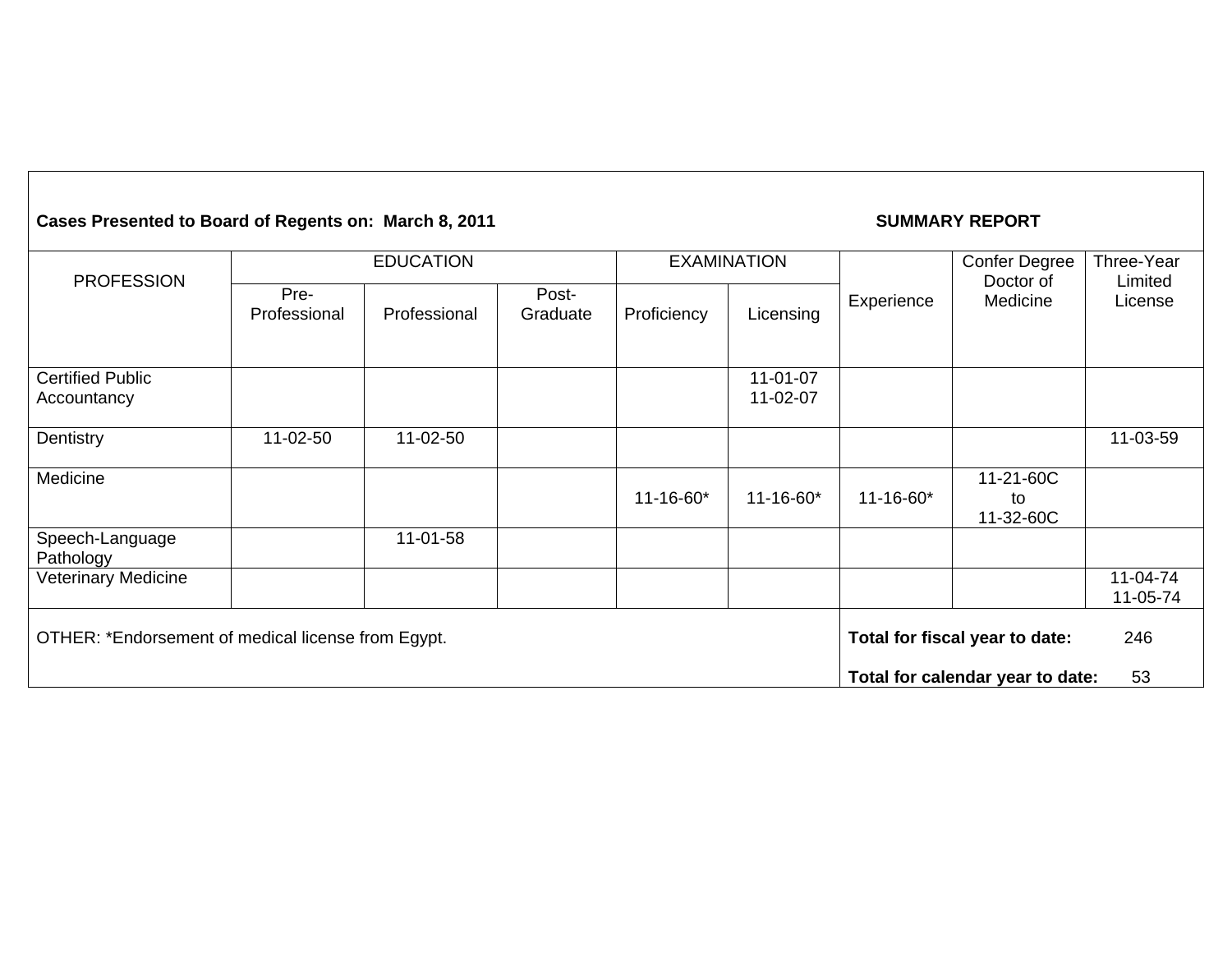#### **CERTIFIED PUBLIC ACCOUNTANCY**

11-01-07 Noelle Silberbauer Hoboken, NJ 07030

(Villanova University, Bachelor of Science in Accounting, September 2000)

Petition for: Acceptance of passing grades on the Uniform Certified Public Accountancy (CPA) Examination.

Statement of Problem: Noelle Silberbauer, an applicant for licensure as a CPA, recently passed the four parts of the Uniform CPA Examination. However, she exceeded the 18 month conditioning requirement by seven months which caused her to lose credit for Business Environment and Concepts (BEC) from December 31, 2009 and Auditing (AUD) from September 30, 2010.

Ms. Silberbauer received conditional credit for passing the Business Environment and Concepts (BEC) section of the Examination in April 2008. She needed to pass the three remaining sections by December 31, 2009. She passed the Auditing (AUD) section of the Examination in February 2009 and the Regulation (REG) section of the Examination in August 2009; however, she did not pass Financial Accounting and Reporting (FAR) until August 2010.

Ms. Silberbauer was unable to prepare and sit for the remaining three sections of the Examination from May 2008 through November 2008 due to documented personal factors. These personal factors delayed Ms. Silberbauer's ability to prepare and sit for the remaining three sections until the next testing window in February 2009. Based on documentation and Ms. Silberbauer's perseverance on the FAR section, the Executive Secretary of the State Board for Public Accountancy supports her petition to waive the 18-month requirement to pass all four parts of the Uniform CPA Examination.

| <b>APPLICABLE REQUIREMENTS:</b>         | <b>QUALIFICATIONS:</b>                   |
|-----------------------------------------|------------------------------------------|
| Section 7404 of Education Law and Part  |                                          |
| 70 of the Commissioner's Regulations    |                                          |
| require:                                |                                          |
| (1) A bachelor's or higher degree based | (1) Villanova University, September      |
| on a program in accountancy.            | 2000.                                    |
| (2) Passing scores on the Uniform CPA   | (2) (a) April 2008: Business Environment |
| Examination.                            | and Concepts (passing score).            |
|                                         | (b) February 2009: Auditing (passing     |
|                                         | score).                                  |
|                                         | (c) April 2009: Regulation (failing      |
|                                         | score).                                  |
|                                         | (d) August 2009: Regulation (passing     |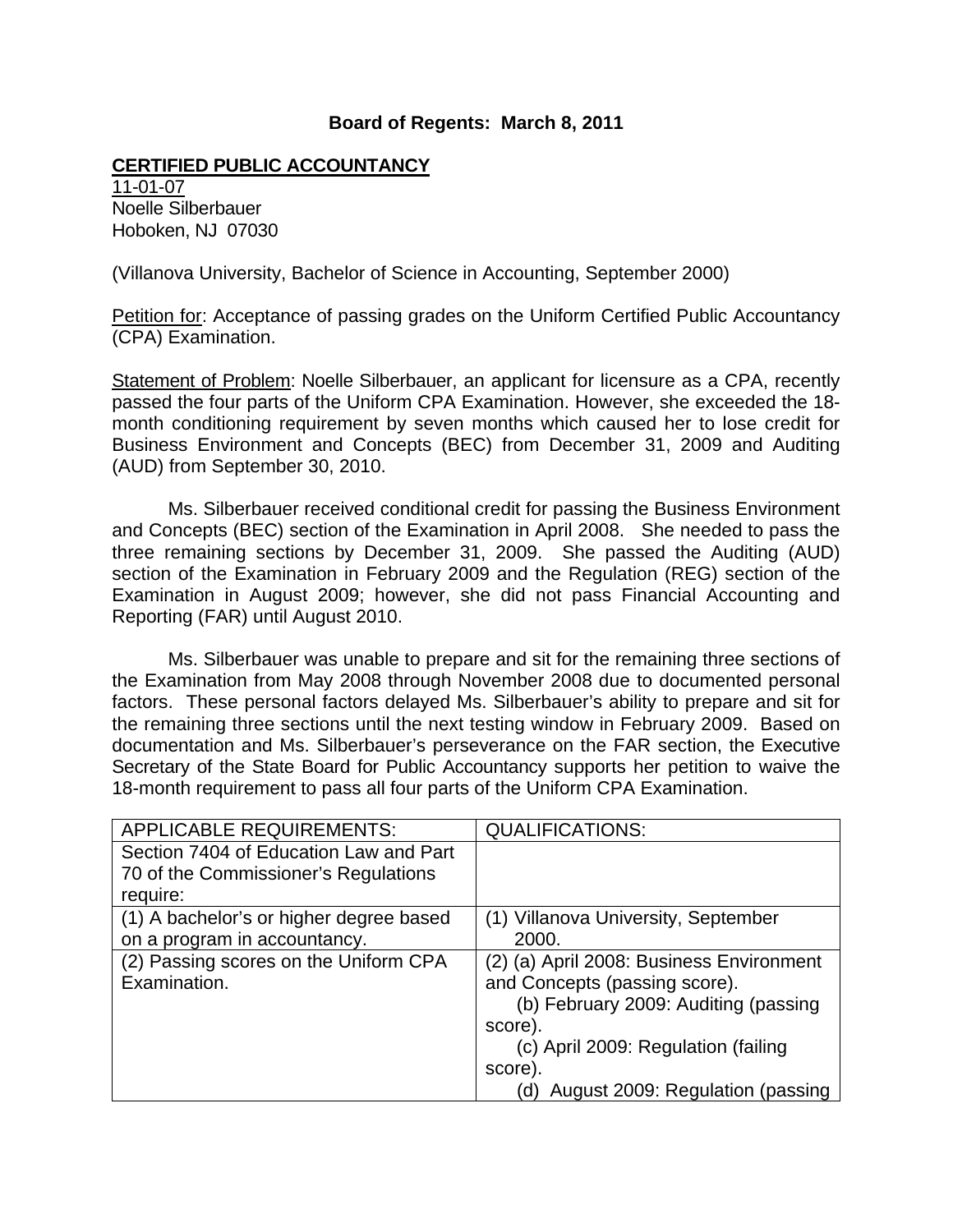|                                          | score).<br>(e) November 2009 and May 2010:<br><b>Financial Accounting and Reporting</b><br>(failing scores).<br>(f) August 2010: Financial Accounting<br>and Reporting (passing score). |
|------------------------------------------|-----------------------------------------------------------------------------------------------------------------------------------------------------------------------------------------|
| (3) One year of satisfactory experience. |                                                                                                                                                                                         |

RECOMMENDATION: The Committee on the Professions, in concurrence with the Executive Secretary of the State Board for Public Accountancy, recommends that the applicant's petition for acceptance of passing grades on the Uniform CPA Examination be accepted.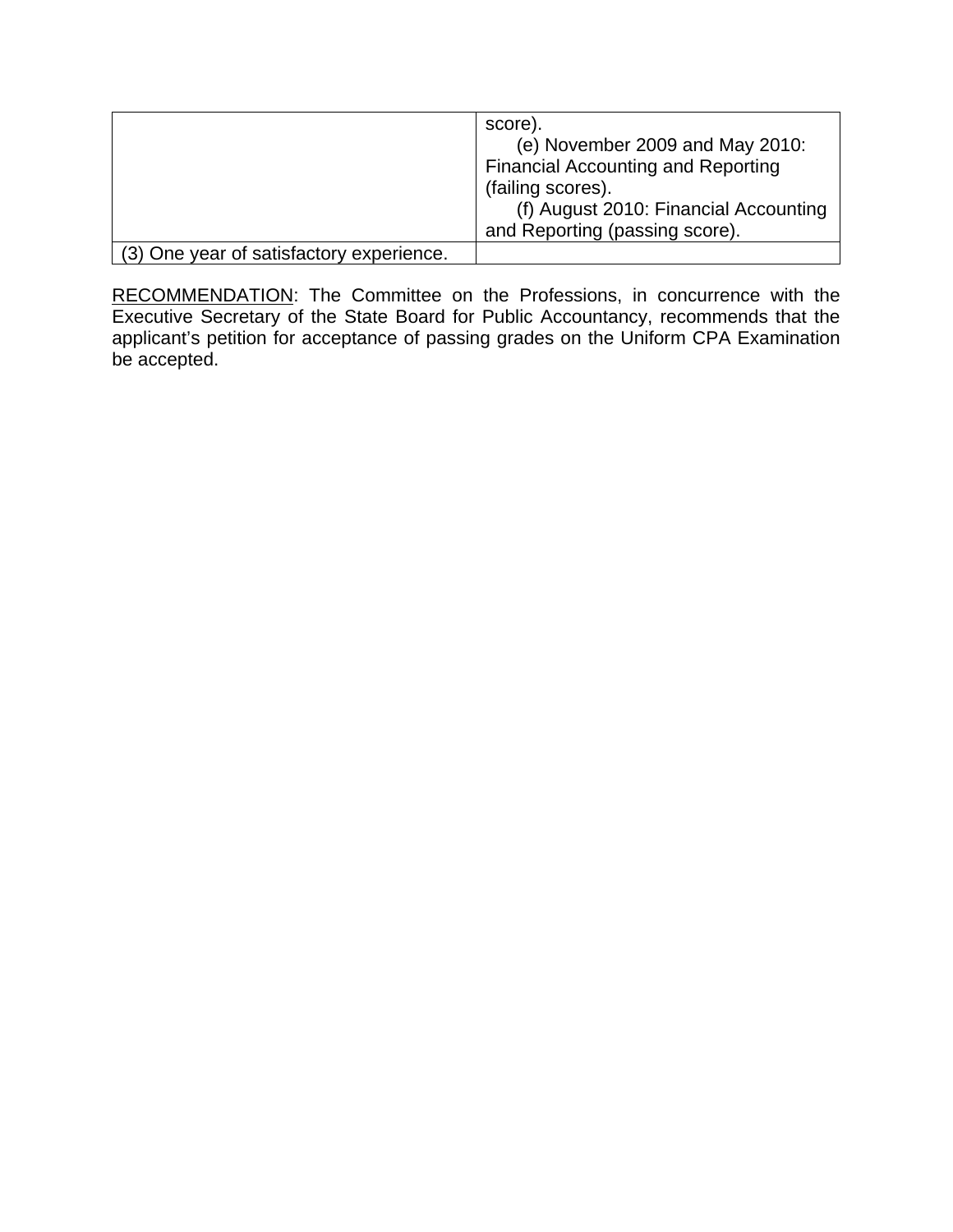#### **CERTIFIED PUBLIC ACCOUNTANCY**

11-02-07 Faradzh Kasimov Brooklyn, NY 11229

(Hunter College CUNY, Bachelor of Science in Accounting, June 2008)

Petition for: Acceptance of passing grades on the Uniform Certified Public Accountancy (CPA) Examination.

Statement of Problem: Faradzh Kasimov, an applicant for licensure as a CPA, recently passed the four parts of the Uniform CPA Examination. However, he exceeded the 18 month conditioning requirement by two months.

Mr. Kasimov received conditional credit for passing the Financial Accounting and Reporting (FAR) section of the Examination in January 2009. He needed to pass the three remaining sections by September 30, 2010. He passed the Business Environment and Concepts (BEC) section in August 2009 and Regulation (REG) in February 2010; however, he did not pass Auditing (AUD) until November 2010.

Mr. Kasimov's ability to prepare and sit for the final AUD section was impeded by documented personal factors. Based on the supporting documentation and Mr. Kasimov's perseverance on the AUD section, despite significant personal factors, the Executive Secretary of the State Board for Public Accountancy supports his petition to waive the 18-month requirement to pass all four parts of the Uniform CPA Examination.

| <b>APPLICABLE REQUIREMENTS:</b>         | <b>QUALIFICATIONS:</b>                   |
|-----------------------------------------|------------------------------------------|
| Section 7404 of Education Law and Part  |                                          |
| 70 of the Commissioner's Regulations    |                                          |
| require:                                |                                          |
| (1) A bachelor's or higher degree based | (2) Hunter College CUNY, Bachelor of     |
| on a program in accountancy.            | Science in Accounting, June 2008.        |
| (2) Passing scores on the Uniform CPA   | (2) (a) January 2009: Financial          |
| Examination.                            | Accounting and Reporting (passing        |
|                                         | score).                                  |
|                                         | (b) May 2009: Business Environment       |
|                                         | and Concepts (failing score).            |
|                                         | (c) August 2009: Business                |
|                                         | <b>Environment and Concepts (passing</b> |
|                                         | score).                                  |
|                                         | (d) February 2010: Regulation            |
|                                         | (passing score).                         |
|                                         | (e) May and August 2010: Auditing        |
|                                         | (failing scores).                        |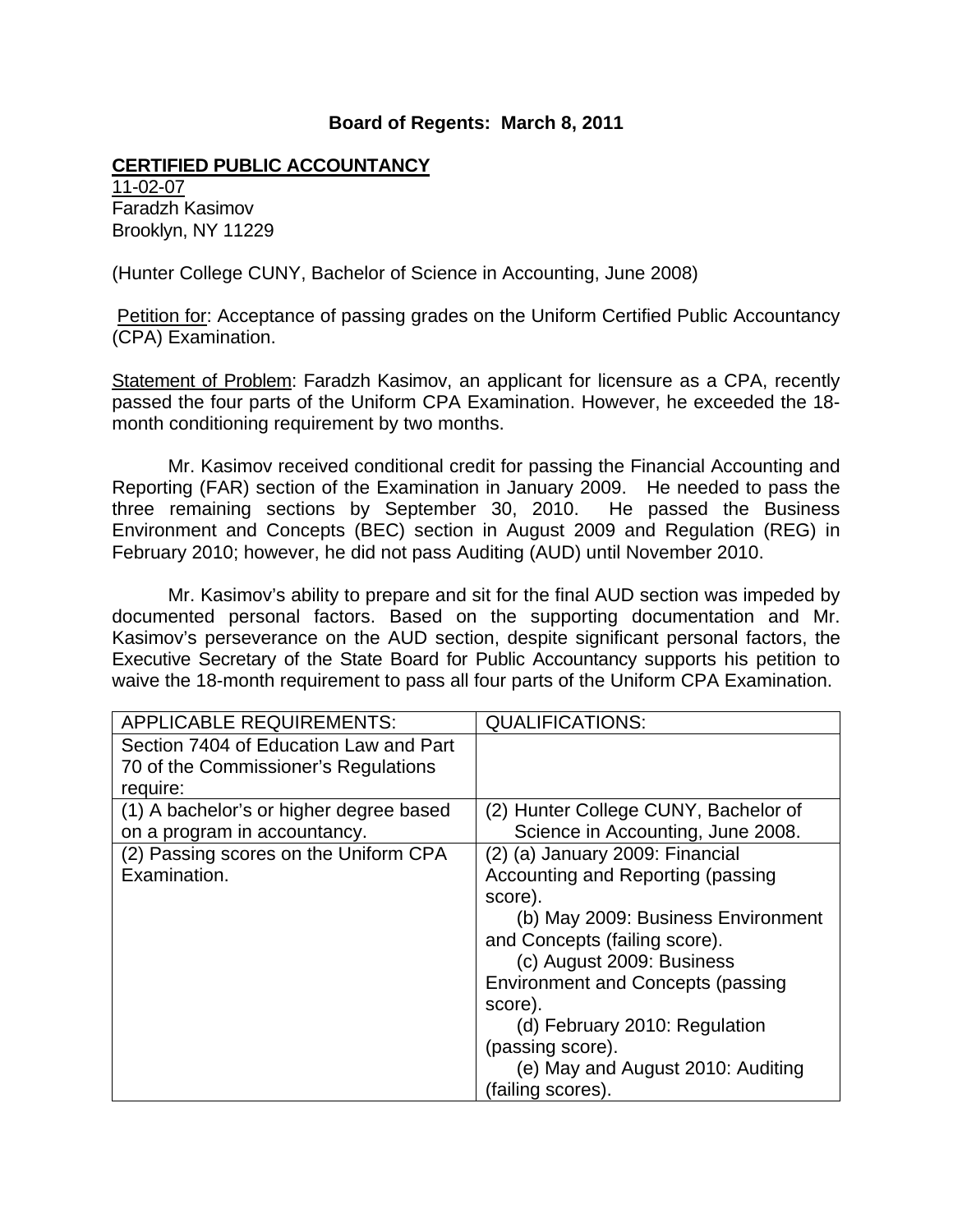|                                          | (f) November 2010: Auditing (passing<br>score). |
|------------------------------------------|-------------------------------------------------|
| (3) One year of satisfactory experience. |                                                 |

RECOMMENDATION: The Committee on the Professions, in concurrence with the Executive Secretary of the State Board for Public Accountancy, recommends that the applicant's petition for acceptance of passing grades on the Uniform CPA Examination be accepted.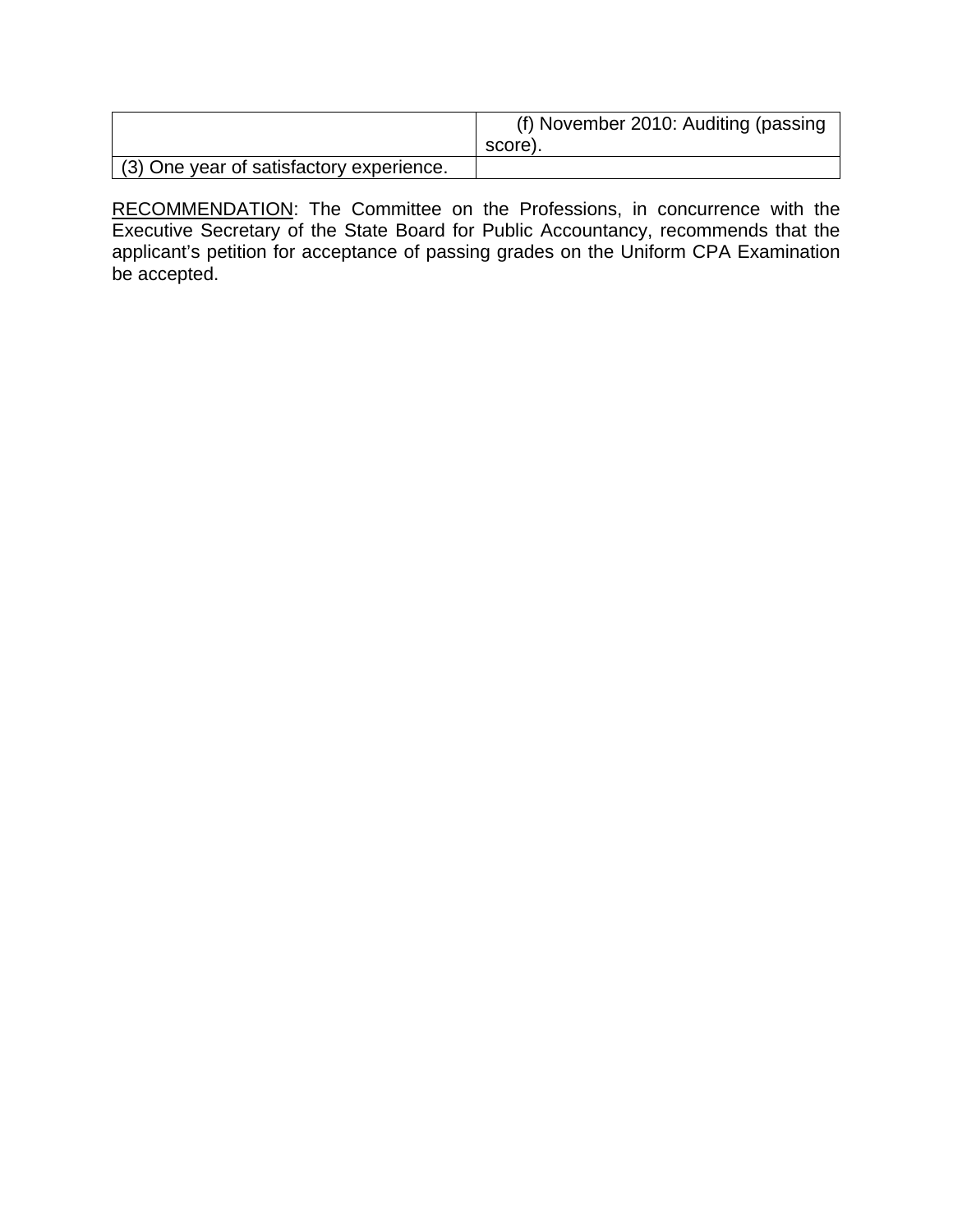#### **DENTISTRY**

11-02-50 Li Ning Rochester, NY

(Shanghai Second Medical University, College of Stomatology, Shanghai, People's Republic of China, Bachelor of Dental Science, December 1982)

Petition for: Acceptance of education.

Statement of Problem: Regulations of the Commissioner of Education require an applicant for licensure in dentistry to complete an acceptable pre-professional education program of at least two years in length (including courses in general chemistry, organic chemistry, biology or zoology and physics) and an acceptable professional dental education program of at least four years in length, for a total of six years of preprofessional and professional education. Dr. Ning completed a five-year combined preprofessional and professional dental education program at Shanghai Second Medical University, College of Stomatology. Therefore, she lacks one year of education, which is in the pre-professional area.

Following dental school, Dr. Ning completed a Master of Dental Science and a Doctor of Dental Science at Shanghai Second Medical University. Based on a review of Dr. Ning's advanced studies at Shanghai Second Medical University, the State Board for Dentistry recommends that these degrees be considered to fulfill the remaining one year of required pre-professional education.

Additionally, Dr. Ning did not complete the two academic years of study required in an accredited dental school program culminating in certification that the applicant has achieved the level of knowledge and clinical proficiency expected of a graduate of that school. Such study is required for applicants completing a program of dental education in an unregistered or unaccredited dental school. Dr. Ning enrolled in the two-year advanced program in general dentistry at the Eastman Institute for Oral Health of the University of Rochester and successfully completed the program in December 2009. This program is acknowledged by the State Board for Dentistry as the substantial equivalent of the twoyear program required in Regulation.

| <b>QUALIFICATIONS:</b>      |
|-----------------------------|
|                             |
|                             |
| $(1)$ See qualification #2. |
|                             |
|                             |
|                             |
|                             |
|                             |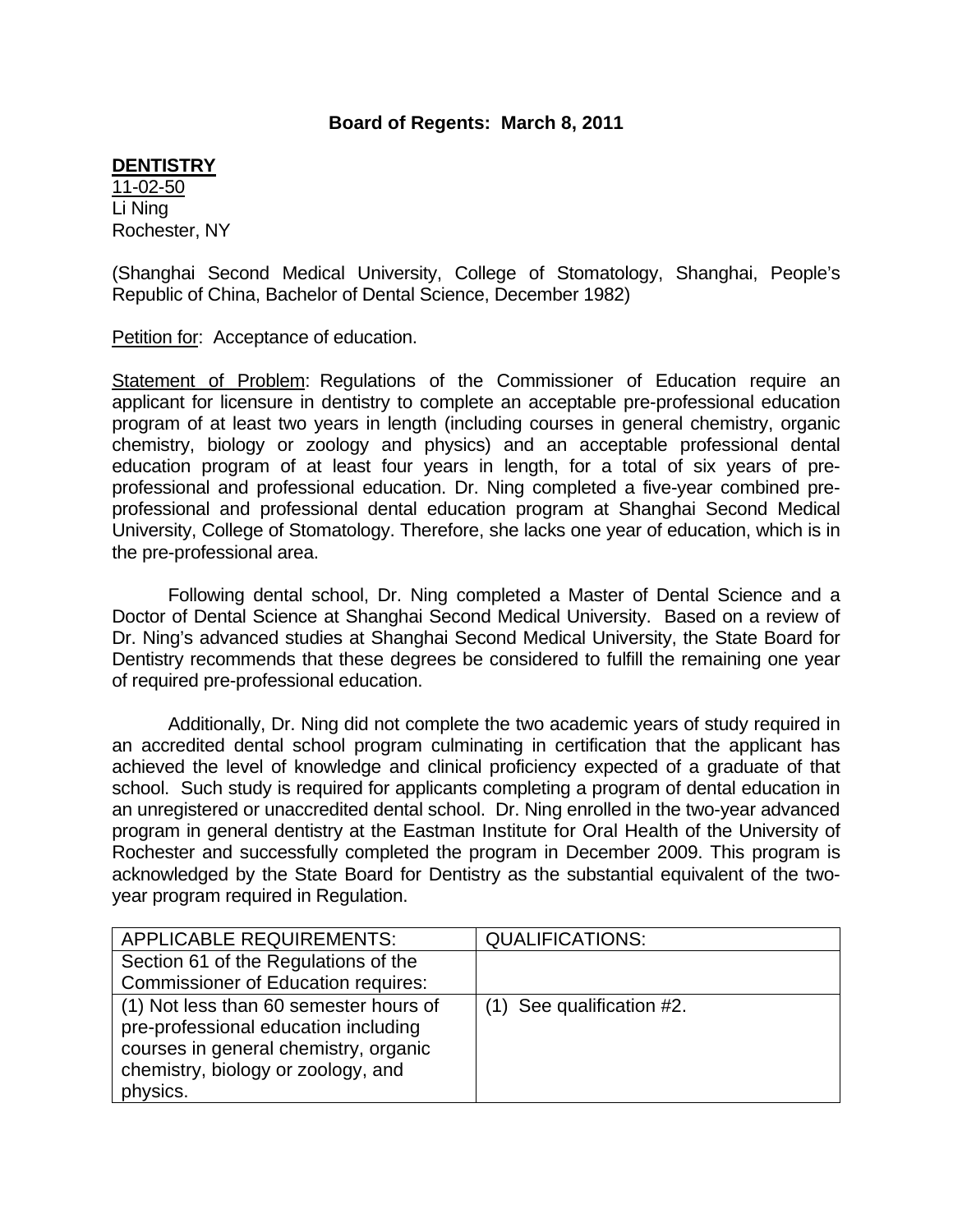| (2) Four academic years of dental<br>education culminating in a degree in an<br>acceptable dental school.                                                                                                                                 | (2)(a) Five years of acceptable pre-<br>professional and professional dental<br>education culminating in the degree of<br>Bachelor of Dental Science, Shanghai<br>Second Medical University, College of<br>Stomatology, Shanghai, People's Republic<br>of China, December 1982.<br>(b) Master of Dental Science, Shanghai<br>Second Medical University, Shanghai,<br>People's Republic of China, July 1990.<br>(c) Doctor of Dental Science, Shanghai<br>Second Medical University, Shanghai,<br>People's Republic of China, June 1995. |
|-------------------------------------------------------------------------------------------------------------------------------------------------------------------------------------------------------------------------------------------|-----------------------------------------------------------------------------------------------------------------------------------------------------------------------------------------------------------------------------------------------------------------------------------------------------------------------------------------------------------------------------------------------------------------------------------------------------------------------------------------------------------------------------------------|
| (3) Two academic years of study in an<br>accredited dental school program<br>culminating in certification that the<br>applicant has achieved the level of<br>knowledge and clinical proficiency<br>expected of a graduate of that school. | (3) Two-year advanced program in<br>general dentistry at the University of<br>Rochester, Eastman Institute for Oral<br>Health, Rochester, New York, completed<br>December 2009.                                                                                                                                                                                                                                                                                                                                                         |
| (4) Satisfactory scores on Parts I and II of<br>the National Dental Board Examinations.                                                                                                                                                   | (4) Satisfactory scores on Parts I and II<br>of the National Dental Board<br>Examinations.                                                                                                                                                                                                                                                                                                                                                                                                                                              |
| (5) Acceptable clinically-based dental<br>residency program of at least one year's<br>duration.                                                                                                                                           |                                                                                                                                                                                                                                                                                                                                                                                                                                                                                                                                         |
| (6) United States citizen or alien lawfully<br>admitted for permanent residence in the<br><b>United States.</b>                                                                                                                           | (6) Alien lawfully admitted for permanent<br>residence in the United States.                                                                                                                                                                                                                                                                                                                                                                                                                                                            |
| (7) Evidence of the required course in the<br>identification and reporting of child abuse<br>and maltreatment.                                                                                                                            | (7) Completed the required course in the<br>identification and reporting of child abuse<br>and maltreatment.                                                                                                                                                                                                                                                                                                                                                                                                                            |

RECOMMENDATION: The Committee on the Professions, in concurrence with the Executive Secretary of the State Board for Dentistry, recommends that the applicant's preprofessional and professional education requirements be considered fulfilled.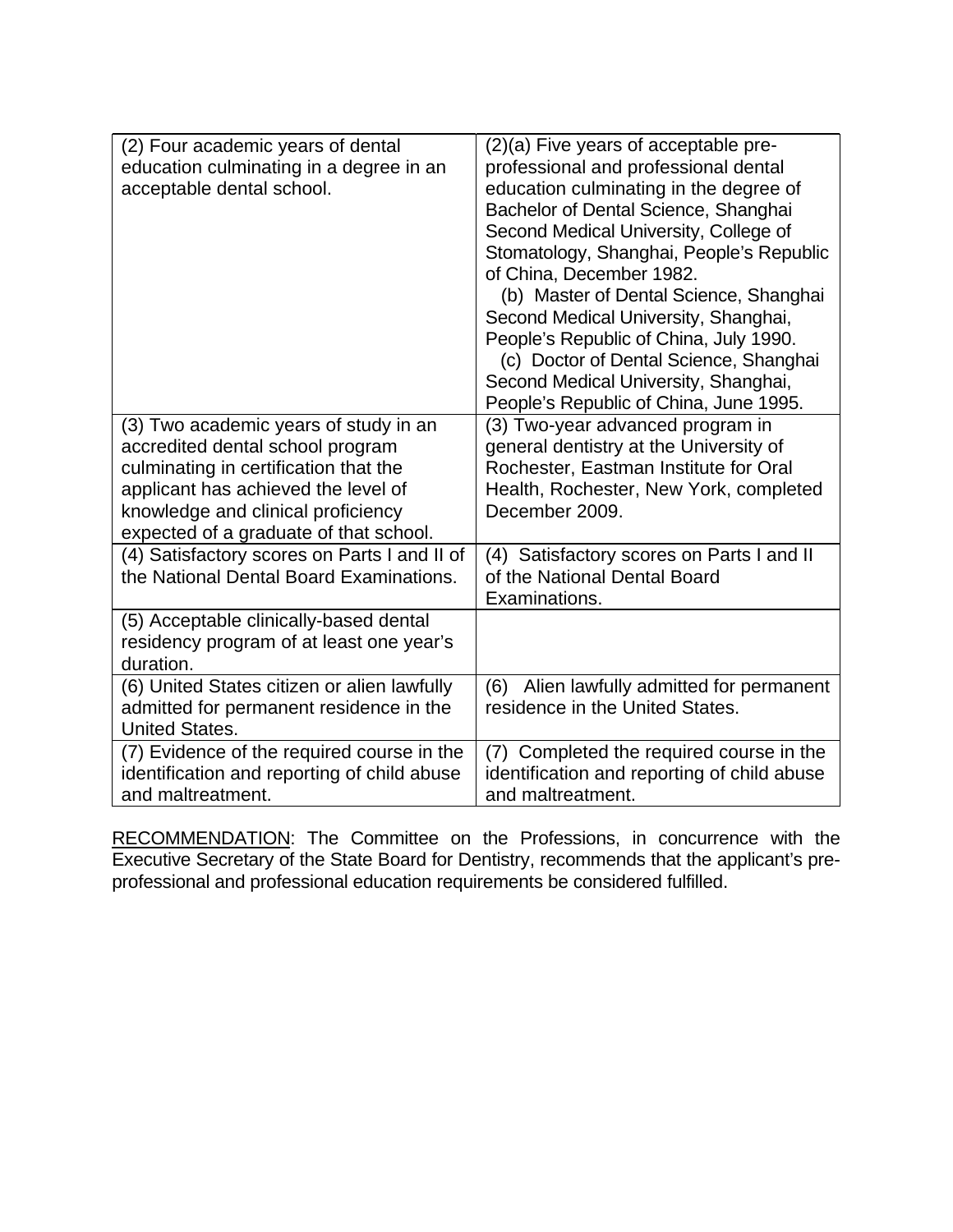# **SPEECH-LANGUAGE PATHOLOGY**

11-01-58 Kathleen Devine Zino Plainedge, NY 11756

(Hofstra University, Hempstead, New York, M.A. in Speech Pathology & Audiology, 1981)

Petition for: Waive requirement for practicum clinical hours

Statement of Problem: Commissioner's Regulations require applicants for licensure as speech-language pathologists to complete at least 400 practicum hours, including 325 hours at the graduate level. While Ms. Zino meets the total number of undergraduate and graduate practicum hours required, she has documented completion of only 300 of the 325 hours required at the graduate level. Ms. Zino requests that the requirement for an additional 25 graduate clinical practicum hours be waived.

 Ms. Zino received her Master of Arts in Speech-Language Pathology from Hofstra University in May of 1981 when New York State had lower regulatory educational requirements than at present. As part of that graduate curriculum, Ms. Zino was required to complete a minimum of 300 hours of clinical practicum with children and/or adults, both on-campus and at off-campus affiliated sites. The applicant may have completed more hours but the school is no longer in possession of her specific record of clinical observation hours.

 The Office of Speech and Hearing Services at the Nassau BOCES has documented supervised experience for the applicant from September 22, 2004 to June 20, 2007 as a Teacher of the Speech and Hearing Handicapped. The applicant reports that she was also employed by the State of Nebraska from 1981-1984 as a Teacher of the Speech and Hearing Handicapped.

 In consideration of Ms. Zino's professional experience, her passing the Praxis examination, and having completed a master's degree in Speech-Language Pathology from Hofstra University in 1981, it is the recommendation of staff of the New York State Board for Speech-Language Pathology that the petition for waiver of 25 graduate practicum hours be granted.

| <b>APPLICABLE REQUIREMENTS:</b>           | <b>QUALIFICATIONS:</b>                   |
|-------------------------------------------|------------------------------------------|
| Section 8206 of the Education Law and     |                                          |
| Part 75 of the Regulations of the         |                                          |
| <b>Commissioner of Education:</b>         |                                          |
| (1) Completion of a master's or higher    | (1) Adelphi University, Garden City, New |
| degree program in speech-language         | York, B.A. in Speech Pathology-          |
| pathology that is registered, accredited, | Audiology, 1979 & graduate study 1979,   |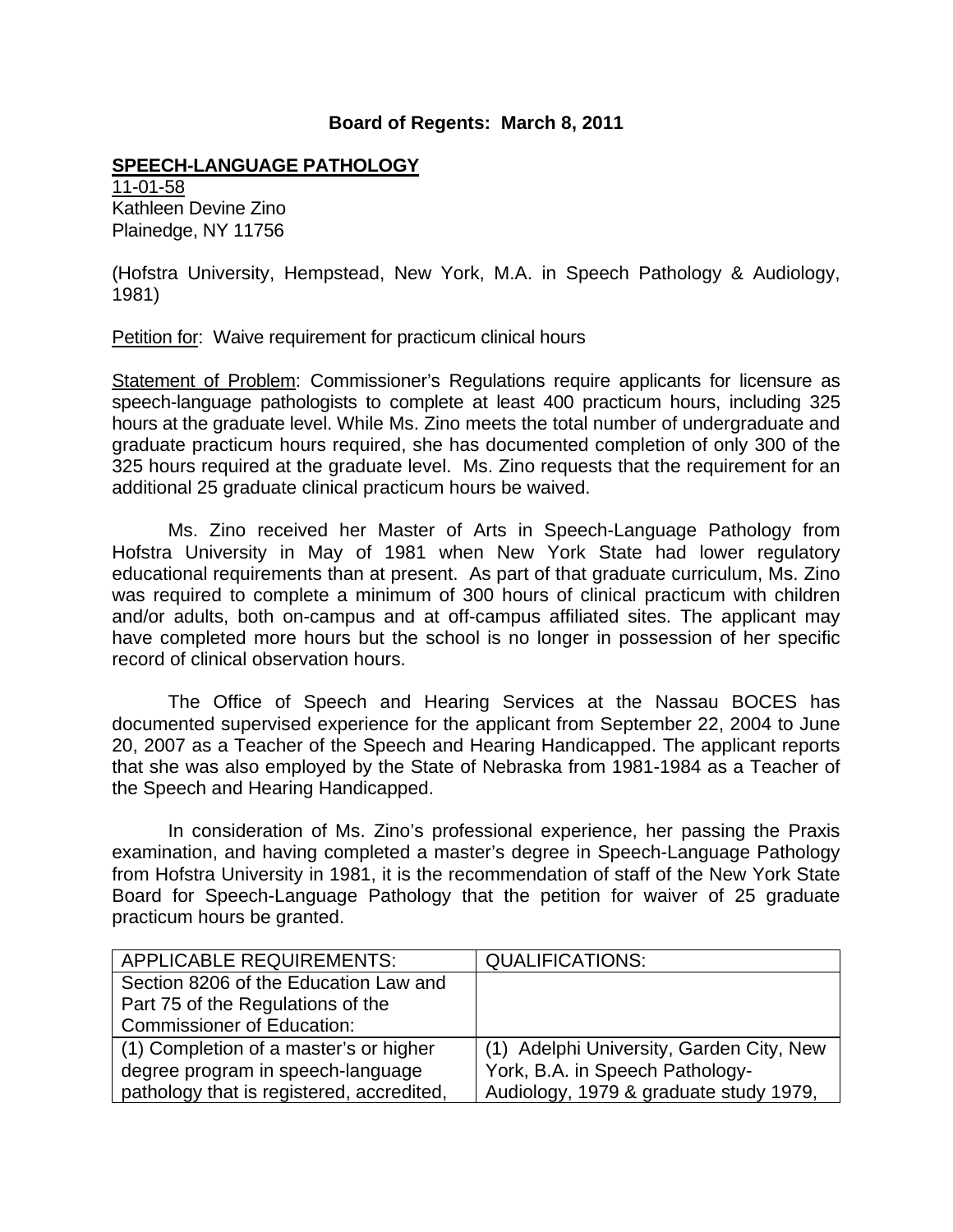| or determined equivalent by the<br>Department, including specified<br>coursework.                                                              | 15 semester credits; Hofstra University,<br>Hempstead, New York, M.A. in Speech<br>Pathology & Audiology, 1981; University<br>of Nebraska-Lincoln, Lincoln, Nebraska,<br>1982/83, 3 semester credits.<br>See Statement of Problem. |
|------------------------------------------------------------------------------------------------------------------------------------------------|------------------------------------------------------------------------------------------------------------------------------------------------------------------------------------------------------------------------------------|
| (2) Not less than 36 weeks of satisfactory<br>supervised experience following<br>completion of a program that meets the<br>above requirements. |                                                                                                                                                                                                                                    |
| (3) Satisfactory grades on an acceptable<br>examination in speech-language<br>pathology.                                                       | (3) Passing score on the January 2010<br>Praxis examination in Speech-Language<br>Pathology.                                                                                                                                       |

RECOMMENDATION: The Committee on the Professions, in concurrence with the Executive Secretary of the New York State Board for Speech-Language Pathology and Audiology recommends that the applicant's petition for waiver of 25 graduate practicum hours be granted.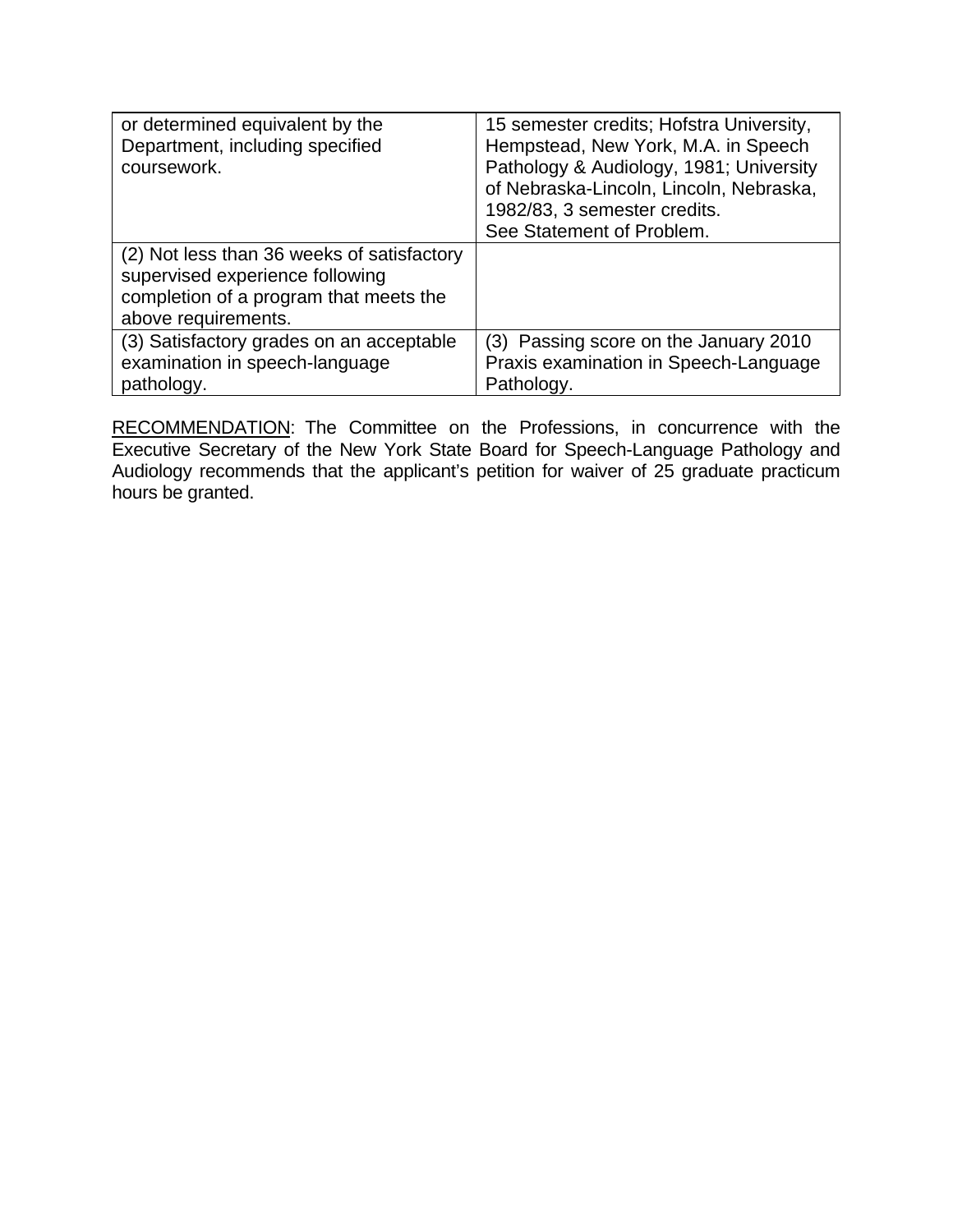# **THREE-YEAR LIMITED LICENSE IN DENTISTRY**

Petition for: Three-year limited license to practice Dentistry under Section 6604(6) of the Education Law.

Statement of Problem: The applicant listed below has satisfied the education and examination requirements for licensure as a dentist in New York State. The only requirement for full licensure that cannot be satisfied at this time is United States citizenship or immigration status as an alien lawfully admitted for permanent residence in the United States.

 The applicant has an opportunity to practice dentistry in an area which has been designated a Federal Dental Health Professions Shortage Area and requests a threeyear waiver of the citizenship requirement under Section 6604(6) of the Education Law. The applicant must sign an affidavit stating the exact location of the shortage area where he/she will practice before the three-year limited license will be issued.

Applicable Guidelines: Section 6604(6) of Education Law relates to the requirement of United States citizenship or permanent resident status for licensure as a dentist in New York State and allows the Board of Regents to grant a one-time, three-year waiver of this requirement for an alien dentist to practice in New York State if all other licensure requirements are satisfied and to grant an additional extension not to exceed six years to enable the alien to secure citizenship or permanent resident status, provided such status is being actively pursued.

| NAME OF PETITIONER |                         |
|--------------------|-------------------------|
| 11-03-59           |                         |
| Nidhi Gupta        |                         |
|                    | S. Burlington, VT 05403 |

**ACTION**: The Department shall issue a three-year limited license to the applicant to practice dentistry in New York State in a Federal Dental Health Professions Shortage Area upon approval by the Department of all documentation needed to verify satisfaction of all dentistry licensure requirements other than citizenship and an acceptable Affidavit of Agreement on the applicant's location of employment. The limited license may be renewed upon the lawful submission of an application for an extension of not more than six years, at the discretion of the Department.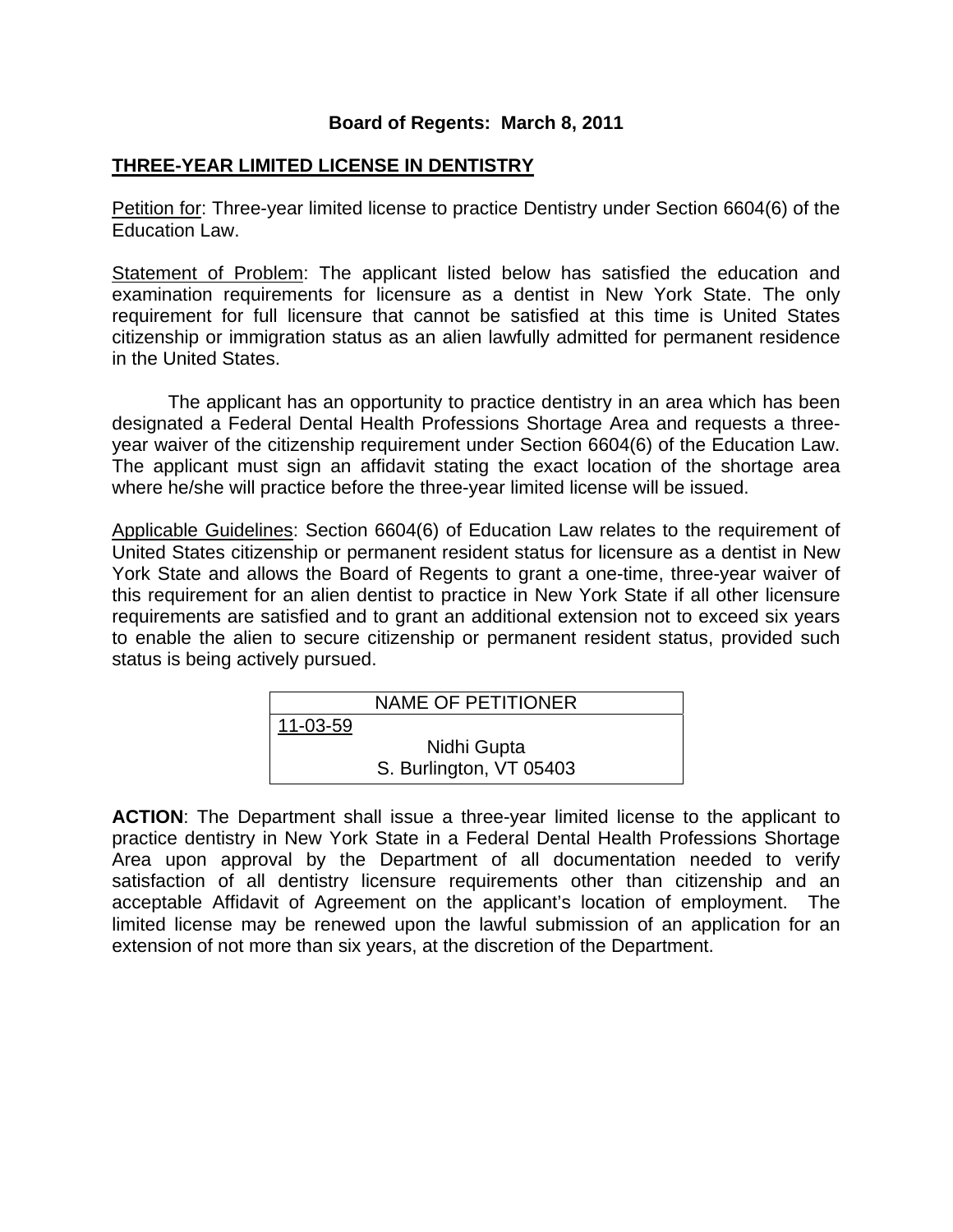#### **THREE-YEAR LIMITED LICENSE IN VETERINARY MEDICINE**

Petition for: Three-year limited license to practice veterinary medicine under Section 6704(6) of the Education Law.

Statement of Problem: The applicants listed below have met the education and examination requirements for licensure as veterinarians in New York State. The only requirement for full licensure that cannot be satisfied at this time is United States citizenship or immigration status as an alien lawfully admitted for permanent residence in the United States.

 Each applicant also has a pending application for full veterinary medical licensure, which cannot be granted until he/she satisfies the citizenship or permanent residency requirement.

Applicable Guidelines: Section 6704(6) of Education Law relates to the requirement of United States citizenship or permanent resident status for licensure as a veterinarian in New York State and allows the Board of Regents to grant a one-time three-year waiver (plus an extension of not more than one year) for an alien veterinarian to practice in New York State if all other licensure requirements are satisfied.

|          | NAME OF PETITIONER    |
|----------|-----------------------|
| 11-04-74 |                       |
|          | Carolyn Susan Kondra  |
|          | Floral Park, NY 11001 |
| 11-05-74 |                       |
|          | Shoko Watanabe        |
|          | New York, NY 10016    |

**ACTION:** The Department shall issue a limited license for a maximum of three years to practice veterinary medicine in New York State to each applicant, conditional upon Approval by the Department of all documentation needed to verify satisfaction of all veterinary medicine licensure requirements other than citizenship. The limited license may be renewed upon the lawful submission of an application for an extension of not more than one year, at the discretion of the Department.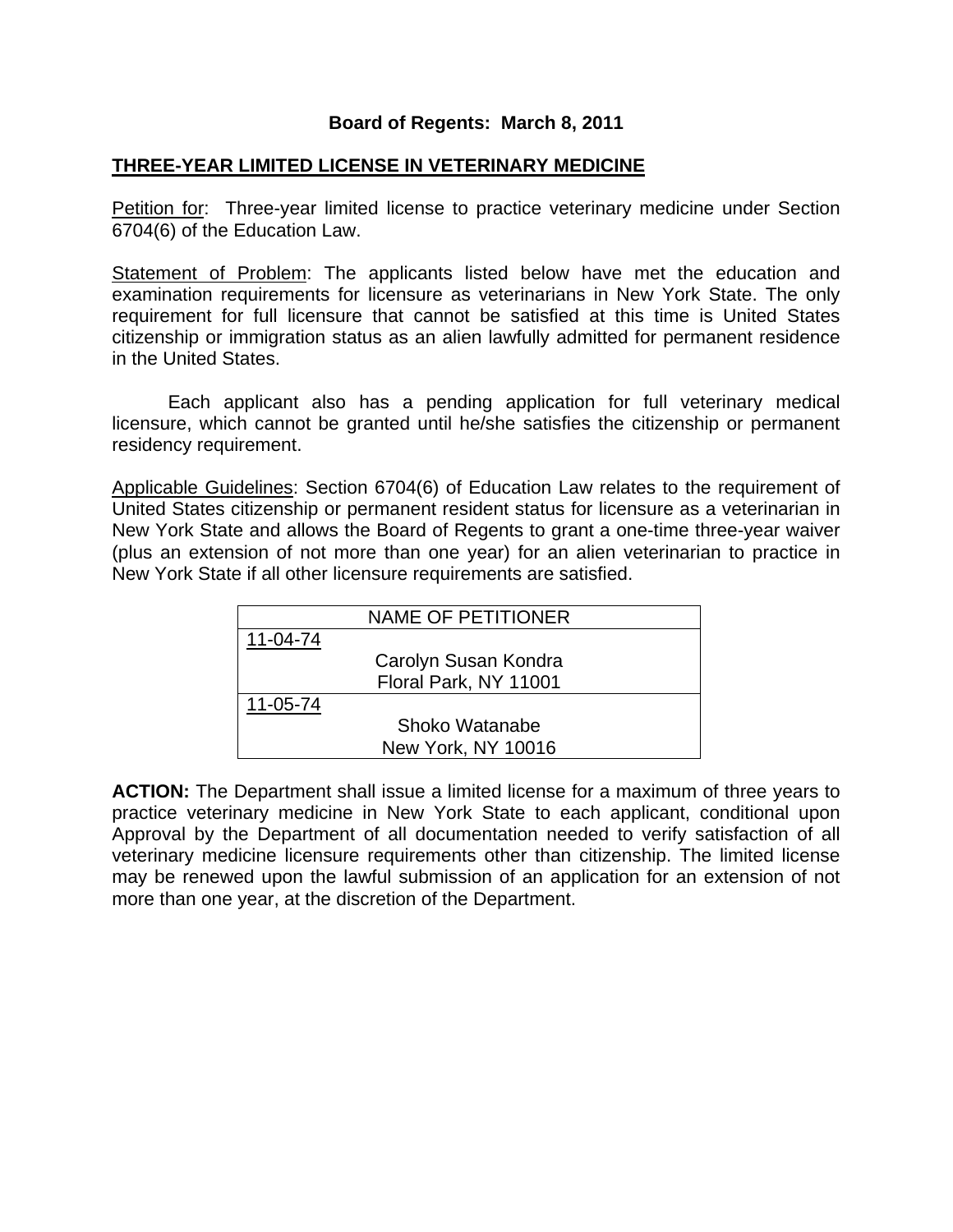#### **MEDICINE**

11-16-60 Mohmed Naguib Ibrahim Attala Houston, Texas 77006

(Cairo University, Faculty of Medicine, Cairo, Egypt, Bachelor of Medicine and Surgery, November 1976).

Petition for: Endorsement of his medical license from Egypt.

Statement of Problem: Commissioner's Regulations allow endorsement of an applicant's license from another jurisdiction if appropriate requirements are met, and the applicant has not failed any part of New York State's licensing examination. A license granted in a foreign country can be endorsed if licensure in that country is regulated by an organization designated as responsible for quality assurance and acceptable to the Board of Regents. Additionally, the applicant must satisfactorily demonstrate completion of an acceptable clinical competency examination, three years of ACGME-accredited postgraduate training or the equivalent, and five years of satisfactory professional experience.

 Dr. Attala has not failed any part of the licensing examinations used by New York State. The Executive Secretary of the State Board for Medicine has reviewed the applicant's medical credentials and career spanning over 34 years, including 29 years of teaching and professional experience (following postgraduate training) and faculty tenure at two American medical schools. The Executive Secretary recommends that Dr. Attala's seven years of postgraduate training in Egypt and Saudi Arabia be accepted as the equivalent of the three years of ACGME-accredited postgraduate training required for licensure. Commissioner's Regulations allow the Board of Regents to accept appropriate foreign medical licenses and diplomate certificates to fulfill the licensure and clinical competency requirements for endorsement. Additionally, it is noted that Dr. Attala has been licensed by the Egyptian Medical Syndicate since 1978. His license is active and in good standing. The applicant was also admitted as a Fellow of The College of Anaesthetists of Ireland in December 1985. The Executive Secretary of the State Board for Medicine recommends that these qualifications be accepted to fulfill the licensure and clinical competency requirements for endorsement in this State.

| <b>APPLICABLE REQUIREMENTS:</b>           | <b>QUALIFICATIONS:</b>                   |
|-------------------------------------------|------------------------------------------|
| Sections 60.1 and 60.5 of the             |                                          |
| Commissioner's Regulations require:       |                                          |
| (1) Six years of postsecondary education, | (1) Six years of postsecondary education |
| including at least 32 months of medical   | including at least 32 months of medical  |
| education.                                | education leading to the Bachelor of     |
|                                           | Medicine and Surgery, November 1976,     |
|                                           | Cairo University, Faculty of Medicine,   |
|                                           | Cairo, Egypt.                            |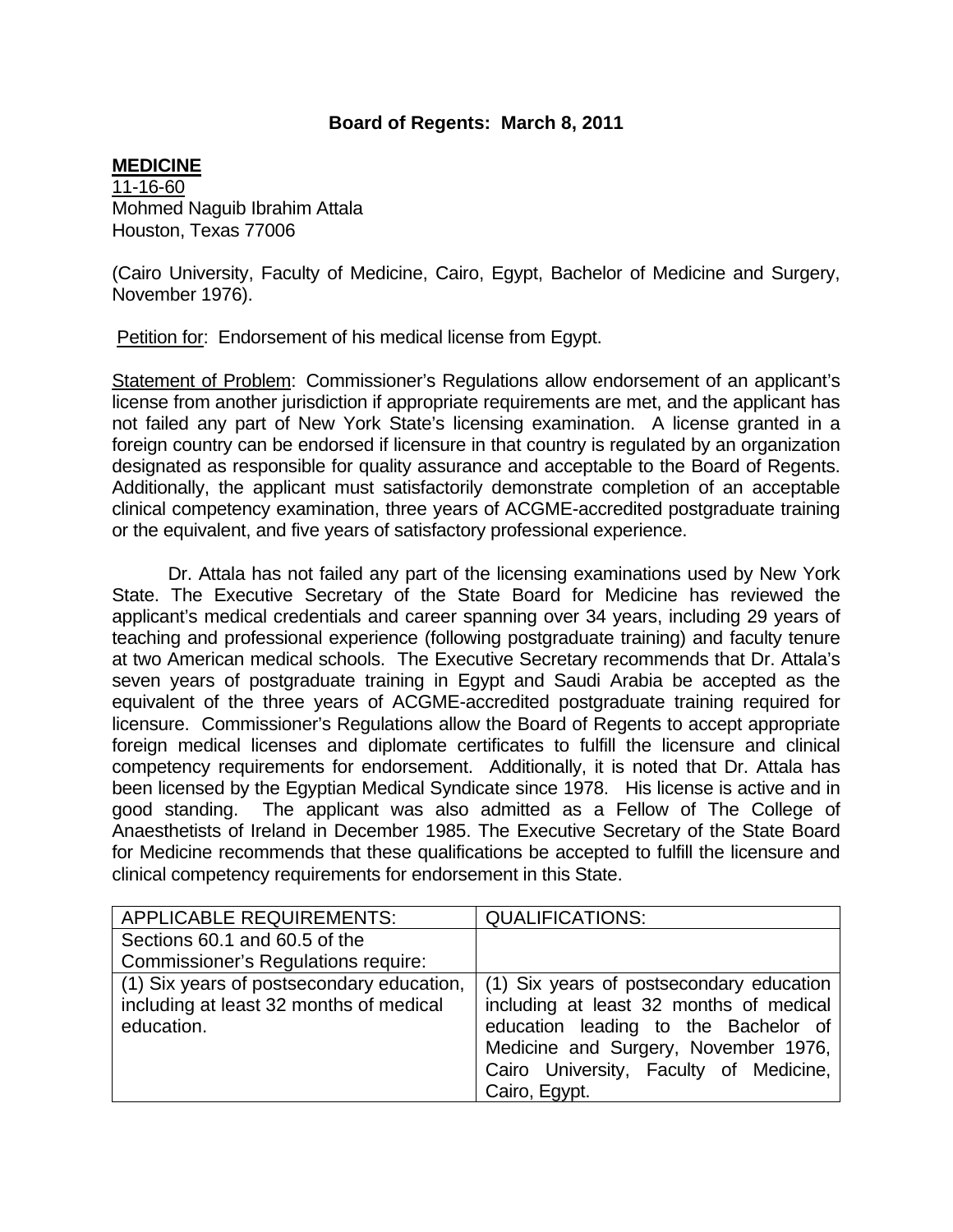| (2) Proficiency examination.                 | Standard ECFMG Certificate, 1982.<br>(2)       |
|----------------------------------------------|------------------------------------------------|
| (3) Three years of approved                  | (3)(a) Residency in anesthesia and             |
| postgraduate hospital training.              | critical care medicine from March 29,          |
|                                              | 1978 through March 29, 1981, Cairo             |
|                                              | University, National Cancer Institute,         |
|                                              | Cairo, Egypt.                                  |
|                                              | (b) Residency in anesthesia from               |
|                                              | February 1981 through May 1985, King           |
|                                              | <b>Faisal University, King Fahd University</b> |
|                                              | Hospital, Al-Khobar, Saudi Arabia.             |
| (4) Appropriate medical license or           | (4) Medical license, Egyptian Medical          |
| certificate.                                 | Syndicate, March 1978.                         |
| (5) Acceptable scores on a clinical          | (5) Fellow of The College of                   |
| competency examination acceptable to         | Anaesthetists of Ireland, December 1985.       |
| the Department.                              |                                                |
| (6) Not less than five years of satisfactory | (6) More than five years of teaching and       |
| professional experience.                     | professional experience.                       |
| (7) United States citizen or alien lawfully  | (7) United States citizen.                     |
| admitted for permanent resident status in    |                                                |
| the United States.                           |                                                |
| (8) Evidence of good moral character.        | (8) Good moral character.                      |
| (9) Course in the identification of child    | (9) Completed the required course in the       |
| abuse and maltreatment.                      | identification of child abuse and              |
|                                              | maltreatment.                                  |

RECOMMENDATION: The Committee on the Professions, in concurrence with the Executive Secretary of the State Board for Medicine, recommends that the applicant's qualifications be accepted to fulfill the requirements for endorsement of his Egyptian medical license.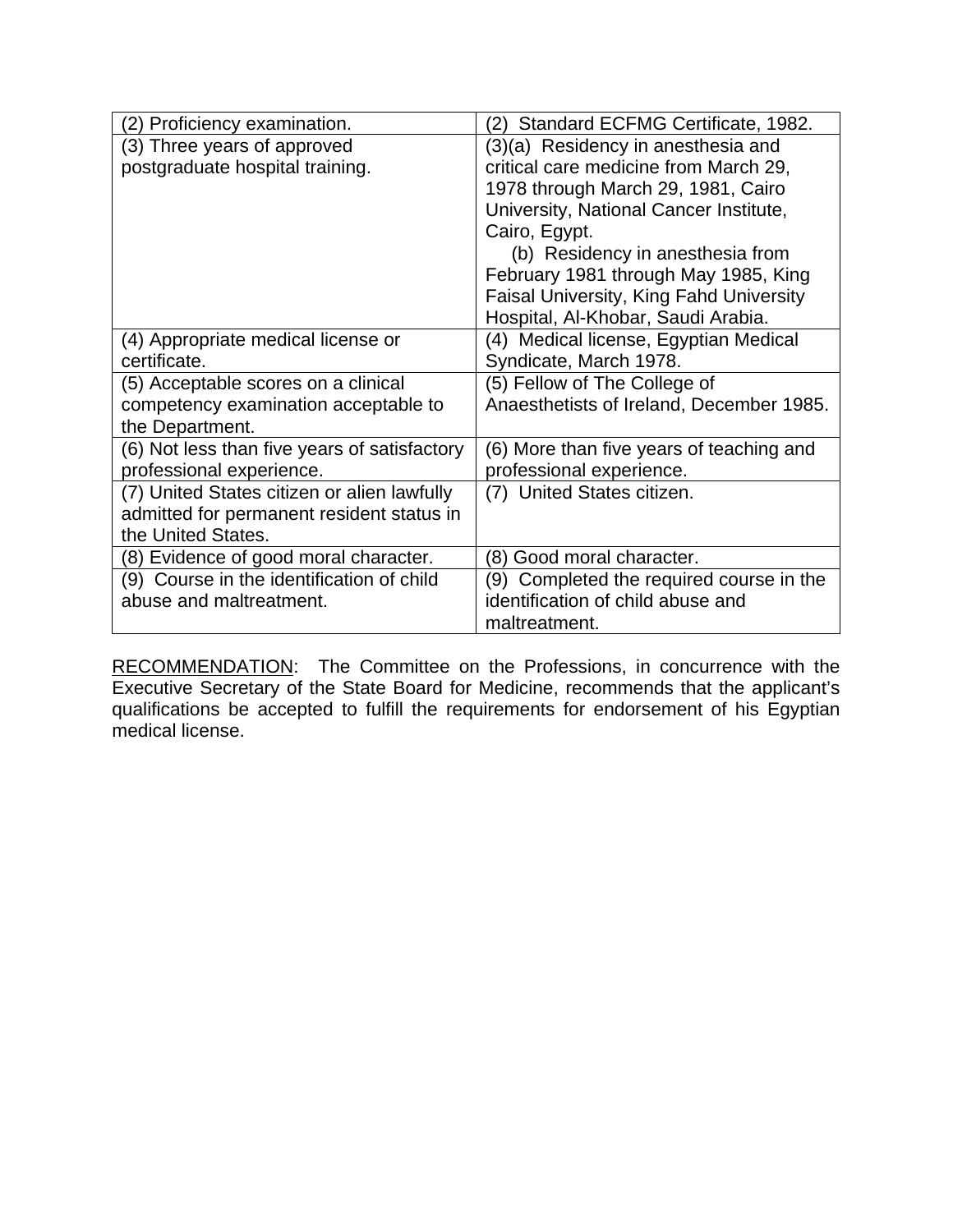#### **MEDICINE**

Petition for: Conferral of the degree Doctor of Medicine (M.D.) pursuant to Section 6529 of the Education Law.

Summary Statement: The petitioners listed below are all graduates of foreign medical schools who have been licensed in New York.

 The applicable requirements of Section 3.57 of the Rules of the Board of Regents require completion of a medical education program in a foreign medical school satisfactory to the Department which does not grant the degree Doctor of Medicine (M.D.), and in which the philosophy and curriculum were equivalent, as determined by the Department in accordance with the policy of the Board of Regents, to those in programs leading to the degree Doctor of Medicine (M.D.) at medical schools in the United States satisfactory to, or registered by, the Board of Regents and the Department. Secondly, petitioners must have licensure to practice medicine in New York State in accordance with provisions of Section 6524 or 6528 of the Education Law or their equivalent as determined by the Board of Regents pursuant to their authority under Section 6506 of the Education Law.

| <b>NAME OF PETITIONER</b> | <b>QUALIFICATIONS</b>                     |
|---------------------------|-------------------------------------------|
| 11-21-60C                 | (1) Kwame Nkrumah University, Kumasi,     |
| Yaw Baah                  | Ghana, Bachelor of Medicine, Bachelor     |
| Goshen, NY 10924          | of Surgery, 3/3/01.                       |
|                           | (2) License #259549, issued on 11/23/10.  |
| 11-22-60C                 | (1) University College of Dublin, Dublin, |
| Noel Boyle                | Ireland, Bachelor of Medicine, Surgery    |
| Los Angeles, CA 90095     | and Obstetrics, 6/18/87.                  |
|                           | (2) License #199597, issued on 6/8/95.    |
| 11-23-60C                 | (1) Second Moscow Medical Institute,      |
| Ivan Darenkov             | <b>Moscow, United Soviet Socialist</b>    |
| Princeton, NJ 08540       | Republic, Physician, 6/25/91.             |
|                           | (2) License #003705, issued on 10/20/10.  |
| 11-24-60C                 | (1) Bankura Sammilani Medical College,    |
| Susmita Dasgupta          | Bankura, India, Bachelor of Medicine,     |
| New York, NY 11435        | Bachelor of Surgery, 10/24/89.            |
|                           | (2) License #258735, issued on 9/20/10.   |
| 11-25-60C                 | (1) Autonomous University of Guadalajara, |
| Marielia Gerena           | Guadalajara, Mexico, Physician &          |
| Morristown, NJ 09960      | Surgeon, 12/1/06.                         |
|                           | (2) License #259851 issued on 12/30/10.   |
| 11-26-60C                 | (1) National Tech University of Athens,   |
| George Malegiannakis      | Athens, Greece, Physician, 6/30/93.       |
| Brooklyn, NY 11229        | (2) License #224662, issued on 5/6/02.    |